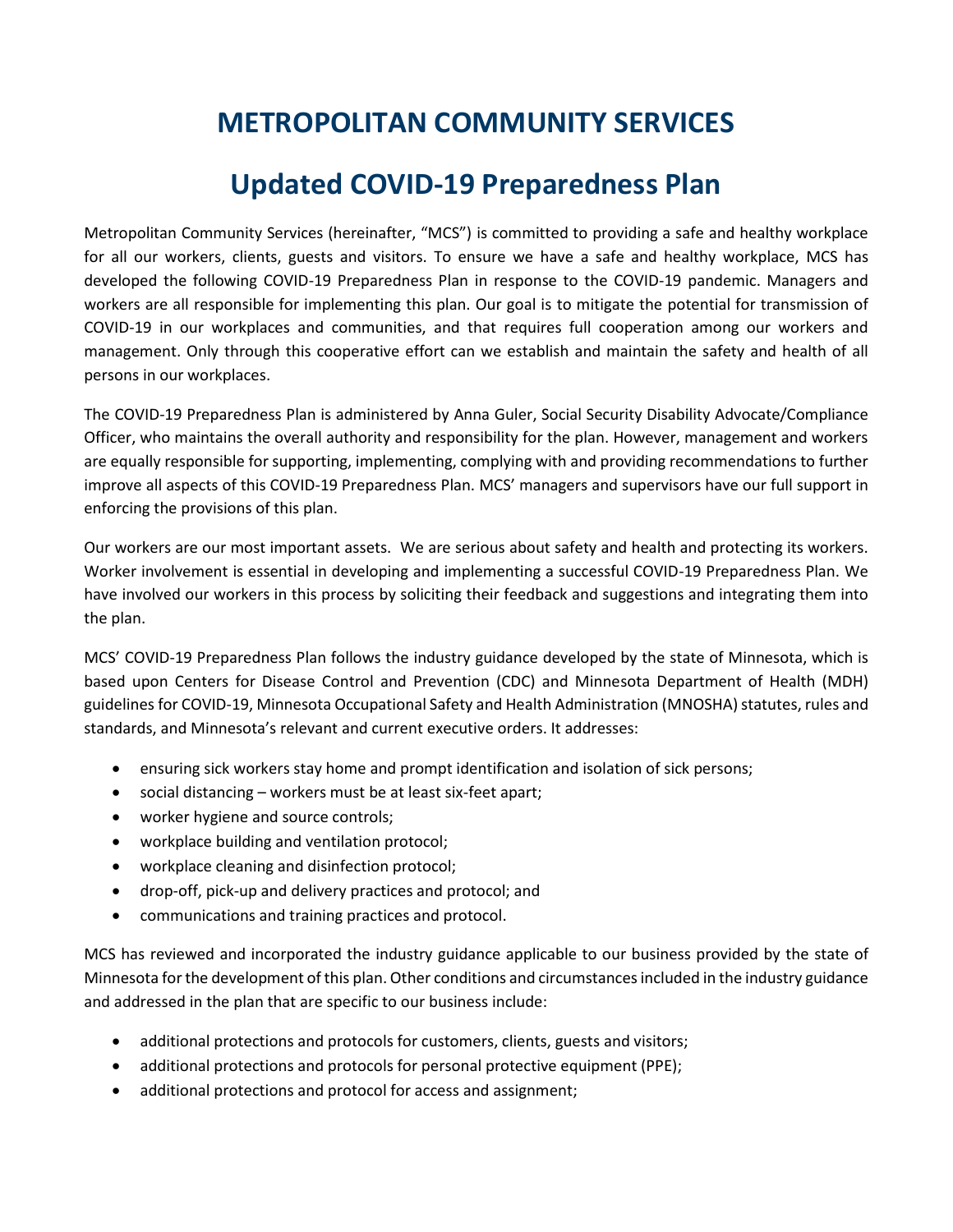- additional protections and protocol for sanitation and hygiene;
- additional protections and protocols for work clothes and handwashing;
- additional protections and protocol for distancing and barriers;
- additional protections and protocols for managing occupancy;
- additional protocols to limit face-to-face interaction;
- additional protections for receiving or exchanging payment; and
- additional protections and protocols for certain types of businesses within an industry.

# **Ensure Sick Workers Stay Home and Prompt Identification and Isolation of Sick Persons**

Workers have been informed of and encouraged to self-monitor for signs and symptoms of COVID-19. These symptoms include fever of 100.4 or higher; new and persistent dry cough; difficulty breathing (unable to hold their breath for 20 to 30 seconds) or unusual fatigue. When any of these symptoms are present, the employee must notify Olga Sheveleva, VP of Development and Strategic Planning, by calling our office at 952-658-8995. The worker is to stay home until the fever has been absent for three consecutive days without the use of medication. If the worker exhibits symptoms while at work, they are to ensure the safety of the client and then leave the premises. If they need to stay until another worker can arrive, they are to self-isolate and make sure they are wearing a mask and following other source control measures, e.g., hygiene and social distancing of at least six feet.

Workers with ongoing symptoms are strongly encouraged to contact their health care provider to determine if they should be tested for COVID-19. If they are tested, they are not to work until they receive the results of the test. If they receive a positive test, they are to immediately notify Olga Sheveleva and not report to work until 14 calendar days have passed since the day of initial symptoms. Results of the test are to be reported to: Olga Sheveleva who will track positive cases and contact the Minnesota Department of Health. The Minnesota Department of Health will provide guidance regarding reporting and follow up.

MCS has leave policies that promote workers staying at home when they are sick, when household members are sick, or when required by a health care provider to isolate or quarantine themselves or a member of their household. See the employee policies/handbook. (See link to Families First Corona Virus Response Act in the business section of the resources in Appendix A.)

MCS will follow the Minnesota Department of Health's guidance for informing workers if they have been exposed to a person with COVID-19 at their workplace and requiring them to quarantine for the required amount of time. Any notification will protect the confidentiality of the individual who has contracted COVID-19 virus, according to the standards of the federal Health Insurance Portability and Accountability Act.

## **Social Distancing – Workers must be at least six-feet apart**

Social distancing of at least six feet will be implemented and maintained between workers, clients, guests and visitors whenever possible. Due to the nature of Personal Care Assistant services, social distancing between a worker and a client is not always possible.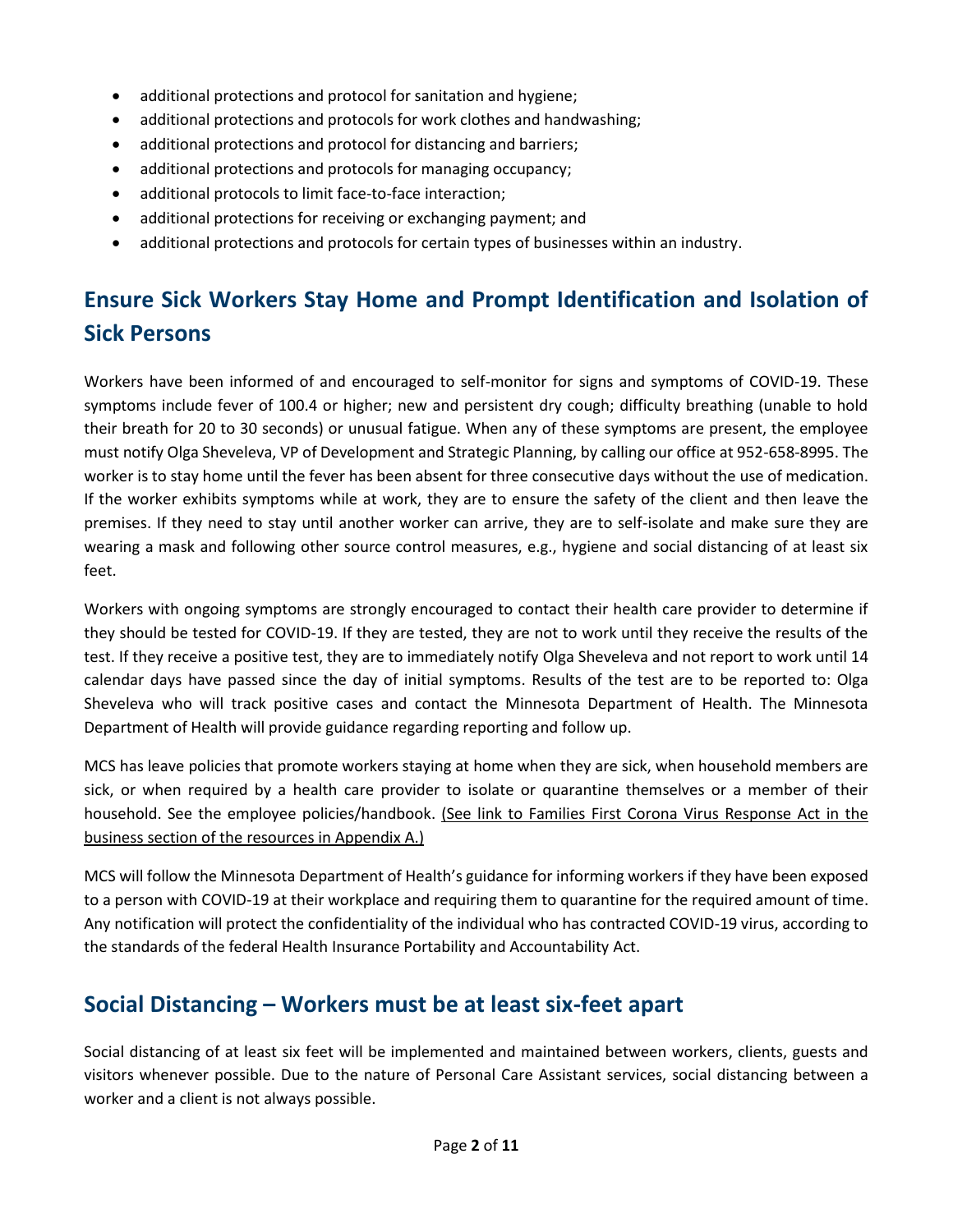For office workers at MCS workers will be encouraged to work remotely when possible. If they need to work in the office, they will be required to maintain social distancing of more than six feet from other coworkers. If this is not possible both workers are required to wear a cloth facemask. Hand sanitizer will be available in the office and workers are encouraged to use it when they arrive and before they leave. Phones, pens, computer equipment, desks, cubicles, workstations, offices or other personal work tools and equipment will not be shared and, if used by more than one person, will be cleaned and disinfected between users.

**Update:** Minnesota now requires face covering to be worn in certain settings. See Executive Order 20-81 Requiring Minnesotans to Wear a Face Covering in Certain Settings – [https://mn.gov/governor/assets/EO%2020-](https://mn.gov/governor/assets/EO%2020-81%20Final%20Filed_tcm1055-441323.pdf) [81%20Final%20Filed\\_tcm1055-441323.pdf](https://mn.gov/governor/assets/EO%2020-81%20Final%20Filed_tcm1055-441323.pdf)

# **Screening and Policies for Persons Served Exhibiting Signs and Symptoms of COVID-19**

**Qualified Professionals** – when a face-to-face visit is required for a Qualified Professional (QP), the QP must ensure that they are not experiencing any symptoms of COVID-19 as described above. If they are, they are to reschedule the visit, or if allowed, use remote technology to perform the visit.

Before conducting the face-to-face visit, the QP or the agency will conduct a screening with the client/responsible party no more than 24 hours before the visit is to occur. The screening shall consist of asking the following three questions:

- 1. Do you have any signs or symptoms of a respiratory infection, such as a fever, cough, difficulty breathing, or sore throat? Yes or No
- 2. Have you tested positive for COVID-19? Yes or No, if yes, test date and results, positive, negative or pending?
- 3. In the past 14 days, have you had contact with a household member who was exposed to the COVID-19 virus? Yes or No. If Yes, explain what the exposure was.

If the person answers "yes" to question 1, the scheduled visit will not be provided until the symptoms have subsided for a minimum of three consecutive days, without the use of medications.

If the person answers "yes" to question 2, the scheduled visit can occur if the results are negative. If the results are positive or pending, the visit should be rescheduled. The QP will work with the individual's team to ensure care is being provide.

If the person answers "yes" to question 3, discuss the exposure with the person and assist them in determining if they should get tested. Follow the guidelines above for when someone has been tested to COVID-19.

If the person answers "no" to all the questions, or it is determined there is not a risk, e.g., the person was tested, but the results were negative, the visit can occur as scheduled. The QP is required to wear a cloth or surgical face mask during the entire visit, shoe covers in the home are optional, depending on the desires of the client or responsible party. The agency will make a good faith effort to provide each QP with a face mask. QPs may acquire and use personal face masks. QPs must ensure face masks are sanitized after each day, using guidelines from the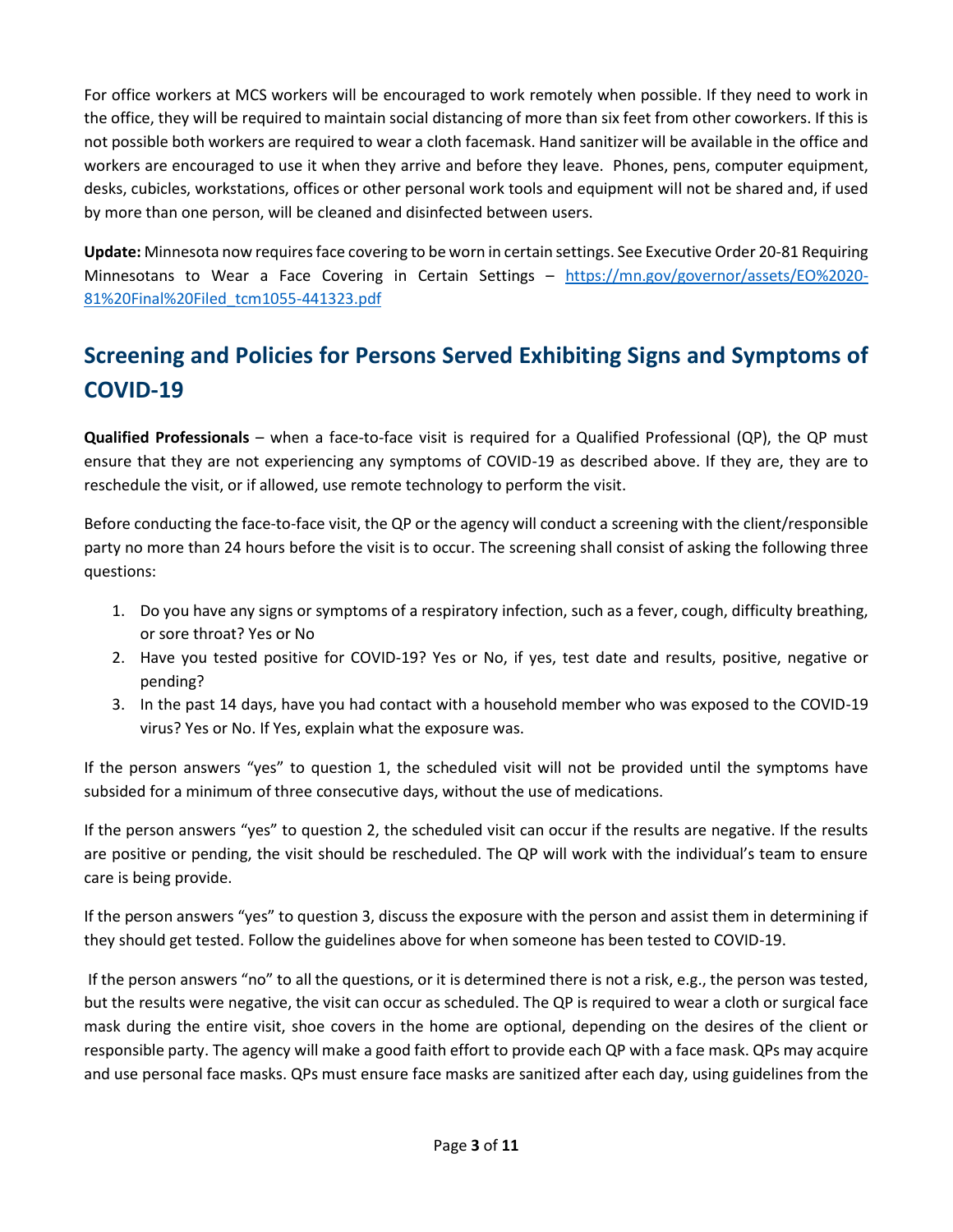Centers for Disease Control (CDC), [www.cdc.gov](http://www.cdc.gov/) or the Minnesota Department of Health (MDH), [www.health.state.mn.us](http://www.health.state.mn.us/) .

QPs should wash their hands upon arrival and at departure or use hand sanitizer (consisting of at least 60% alcohol).

**Personal Care Assistants –** Personal Care Assistants (PCA) are required to self-monitor for symptoms of COVID-19 as described above. PCAs are required to wear face masks when working with clients. The agency will make good faith efforts to provide PCAs with either cloth or surgical face masks. PCAs may acquire and use personal face masks. PCAs must ensure face masks are sanitized after each day, using guidelines from the Centers for Disease Control (CDC), [www.cdc.gov](http://www.cdc.gov/) or the Minnesota Department of Health (MDH)[, www.health.state.mn.us](http://www.health.state.mn.us/) .

People who receive services may be at a higher risk for COVID-19 because they may be an older adult, have serious chronic medical conditions, and/or live in a shared household. They should be encourage to use standard precautions, and may need assistance to do follow these, such as:

- Practice diligent handwashing
- Avoid touching their eyes, nose and mouth
- Cover coughs and sneezes with tissues and throw the tissues away
- Clean and disinfect frequent touched surfaces
- Wear a facemask to protect others from transmission of the virus.

Additionally, people who receive services should:

- If possible, limit visitors to their home to only those who provide essential supportive services, e.g., PCA services, personal supports, community health worker
- Stay home as much as possible
- Stay at least six feet from other people if it is necessary to go out in public
- Avoid contact with people who are sick.

PCAs are required to wash their hands for at least 20 seconds with soap and water frequently throughout their shift, but especially upon arrival and prior to departure, prior to mealtimes, after using the restroom, after assisting with personal cares, and after blowing their nose.

PCAs are to wear gloves when assisting with meals, personal cares, cleaning and other duties that carry a higher risk of infection. See the agencies policy on Infection Control.

PCAs are required to wear a mask throughout their shift. Management of the agency reserves the right to make wearing masks optional for employees or clients based on recommendations of MDH for those who have a signed directive from their health care provider stating that the person has a health concern that is not compatible with wearing a face mask. Alternative, such as a face shield may be provided.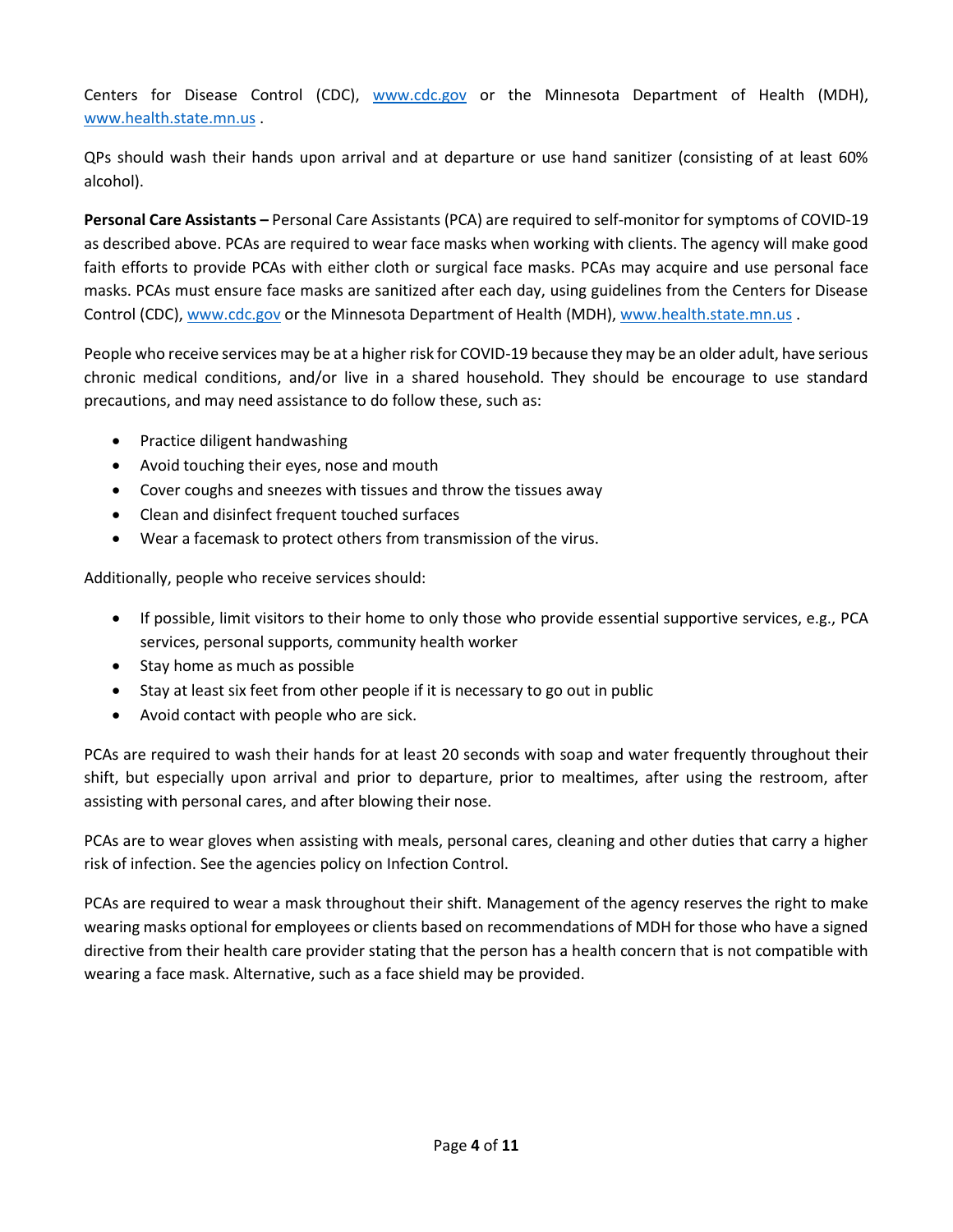### **PCA Program Guidance**

People who receive services will be encouraged to self-monitor for signs and symptoms of COVID-19. If they are experiencing signs and symptoms, they should report these to Olga Sheveleva, VP of Development and Strategic Planning, by calling our office at 952-658-8995. Symptoms vary, and may include:

- Cough
- Shortness of breath
- Fever (temperature of >100.0 Fahrenheit)
- Chills
- Muscle pain
- Headache
- Sore throat
- New loss of taste or smell
- New confusion

Visit CDC for the most up to date information on signs and symptoms and when to seek medical attention: [https://www.cdc.gov/coronavirus/2019-ncov/symptoms](https://www.cdc.gov/coronavirus/2019-ncov/symptoms-testing/symptoms.html?CDC_AA_refVal=https%3A%2F%2Fwww.cdc.gov%2Fcoronavirus%2F2019-ncov%2Fabout%2Fsymptoms.html)[testing/symptoms.html?CDC\\_AA\\_refVal=https%3A%2F%2Fwww.cdc.gov%2Fcoronavirus%2F2019](https://www.cdc.gov/coronavirus/2019-ncov/symptoms-testing/symptoms.html?CDC_AA_refVal=https%3A%2F%2Fwww.cdc.gov%2Fcoronavirus%2F2019-ncov%2Fabout%2Fsymptoms.html) [ncov%2Fabout%2Fsymptoms.html](https://www.cdc.gov/coronavirus/2019-ncov/symptoms-testing/symptoms.html?CDC_AA_refVal=https%3A%2F%2Fwww.cdc.gov%2Fcoronavirus%2F2019-ncov%2Fabout%2Fsymptoms.html)

PCAs should use additional precautions when working with an individual who has a suspected or confirmed case of COVID-19. Workers are to wear PPE (at a minimum eye protection and a face mask) for all interactions that may involve contact with the person or potentially contaminated areas of the persons environment. Workers should put on the PPE prior to entering the environment. The person receiving services should wear a mask, if tolerated, and follow the guidance to protect themselves and others. See CDC Infection control for COVID-19: <https://www.cdc.gov/coronavirus/2019-ncov/hcp/infection-control.html>

For additional information, see the CDC guidance for home care workers in the resource section of this document.

People who receive PCA services and other in-home services may be reluctant to allow workers into their home for fear of exposure to infection. It is important to respect people's preferences. Agencies should communicate with individuals to determine their preferences. The agency should review the person's emergency back-up plan, update the plan as needed, and assess the persons risk if they are unable to receive services.

### **Health Care Worker Assessment Information from MDH**

Below you will find an outline of our expectations for assessing the risk level for health care workers (HCW) who had contact with a confirmed COVID-19 positive person.

**Internal HCW Risk Assessment Process:** This risk assessment should be an active process that involves a conversation with the exposed HCW and should occur within 24-hours of exposure notification. A sample *HCW assessment* and *Exposure Risk Assessment Protocol* are attached to this email. These documents can also be found under the ["Infection Prevention and Control"](https://minnesotafirstprovideralliance.wildapricot.org/EmailTracker/LinkTracker.ashx?linkAndRecipientCode=tu2aohFSX66IWUwwmfr0LADvKd8xUoE0y4tE0uHPQXM5ITRgR4mMvMbTqTjP7I2NyV%2fGn6vQnoiehE8it25%2fVdVHdbr53qlc1z7NvctjNN0%3d) heading on the MDH website. Form updates will be posted on this page of the website.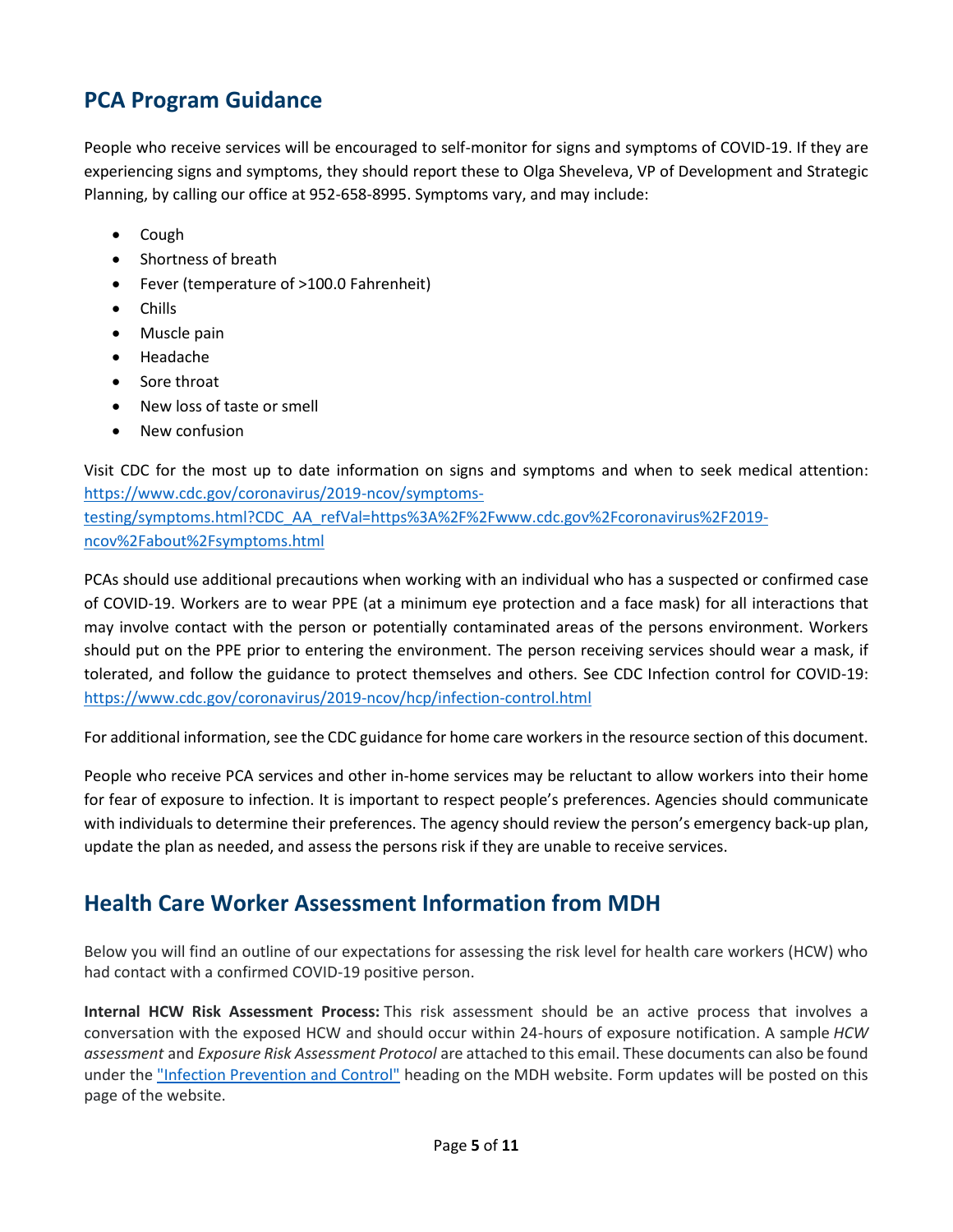**Results of the Internal HCW Risk Assessment Process:** There are two possible risk levels, low or high.

**Low-risk exposures**: MDH recommends that the HCW **self-monitor for 14 days** following their last exposure to a COVID-19 positive person.

- There are no other restrictions on the individual's movement or activities. If a HCW has another COVID-19 exposure, their date of last exposure would then be updated and their self-monitoring would continue for 14 days from the most recent exposure date.
- MDH requests the total **number of low-risk HCWs exposed** to each COVID-19 positive person be sent back to this email address.

#### **High-risk exposures:**

- For **high-risk exposures**, MDH recommends active monitoring and **home quarantine for 14 days**.
- For each confirmed COVID-19 person, please fill out the *Outpatient HCW Contact List*  **TEMPLATE** including the positive person's full name and D.O.B. Please list the name, phone numbers, and email addresses of any HCWs that were deemed to be high-risk and send the list back to [health.HCWMonitoring@state.mn.us.](mailto:health.HCWMonitoring@state.mn.us)
- **MDH must be provided this information within 24-hours of notification or exposure**, because we must inform HCWs of their quarantine rights and employment protections.
- Active monitoring will be done by MDH for all high risk HCWs. Individuals will be contacted on a daily basis via a RedCap survey or phone in order to collect information as part of the HCW monitoring process. If employees give us permission, we have the ability to share this information with their employer.

MDH will be following up the HCWs that you provide contact information for, but we will not be notifying any other people that could have been exposed to the case in your agency. Agencies are responsible for reaching out to any people that may have been exposed.

Feel free to email [health.hcwmonitoring@state.mn.us](mailto:health.hcwmonitoring@state.mn.us) if you have concerns regarding staffing shortages, issues related to performing risk assessments, or any other concerns that you have related to these expectations and guidance. This email address in-box is monitored 7-days a week by infectious disease epidemiologists and we will get back to you as soon as we can. Check our website for frequent updates – [MDH COVID Website.](https://minnesotafirstprovideralliance.wildapricot.org/EmailTracker/LinkTracker.ashx?linkAndRecipientCode=QgRb52vJNmMalLJllz%2fUisOXtojSzSk8EZSeqmVdAaqmxtLTceP6npW1EYm%2fVqplO2mg%2fXP1mrp%2fHIY9TH45vbTHK94eJ4ctiR%2fCq4BN2uc%3d)

#### MDH provided the following documents:

Sample HCW Assessment [6-24-2020.pdf](https://minnesotafirstprovideralliance.wildapricot.org/EmailTracker/LinkTracker.ashx?linkAndRecipientCode=W9beoVt7Ne3YPnHAoKAfKwrP%2bATTe5O%2f9mhyK9Ah1YCXI0h3ulZT3OyoS3Y%2fkGxQ9Dxz1Mk00zHp7%2fira1Rkn4cb7TkEHPWt%2bMOinpPbFgk%3d) Potential Exposure to Patients with COVID-19 in Outpatient Settings [6-5-2020.pdf](https://minnesotafirstprovideralliance.wildapricot.org/EmailTracker/LinkTracker.ashx?linkAndRecipientCode=dlGhl4x1GVNInLLG1tnr8AXlmPhat8m4SnHz205dFdyXr%2bX%2fOmPi%2bAwkw0g0YnOwkrfr90TdwSwTQ3kxh7zGo0T%2bY%2f8fgB%2bP%2bSRyEGufYUM%3d) HCW [Recommendations](https://minnesotafirstprovideralliance.wildapricot.org/EmailTracker/LinkTracker.ashx?linkAndRecipientCode=euiOkGAH2b6anEUPiJnOLfQc8Hx2BFklfsI7JiAA84tBTcdjO7d5CufT0yIAYh34MYgL%2fWZQMEISVaZlt5QKyq4wPpyevAVBW0W37uJiyT0%3d) COVID 7-29-2020 (1).pdf Outpatient HCW Contact List [TEMPLATE.xlsx](https://minnesotafirstprovideralliance.wildapricot.org/EmailTracker/LinkTracker.ashx?linkAndRecipientCode=A6PK2CsMYipWLEbD06EjgxW8ljtjklDhmOWCA47h5vWtRrssxWzSC3VPhE1q5b3OTz6DiwYAKbJhCVeFZXbtrKgalT8fUK9z40MRBIGZly0%3d)

### **Worker Hygiene and Source Controls**

Basic infection prevention measures are being implemented at our workplaces at all times. Workers are instructed to wash their hands for at least 20 seconds with soap and water frequently throughout the day, but especially at the beginning and end of their shift, prior to any mealtimes and after using the restroom. All clients, guests and visitors to the office are required to wash or sanitize their hands prior to or immediately upon entering the office. Hand-sanitizer dispensers (that use sanitizers of greater than 60% alcohol) are at entrances and locations in the workplace so they can be used for hand hygiene in place of soap and water, as long as hands are not visibly soiled.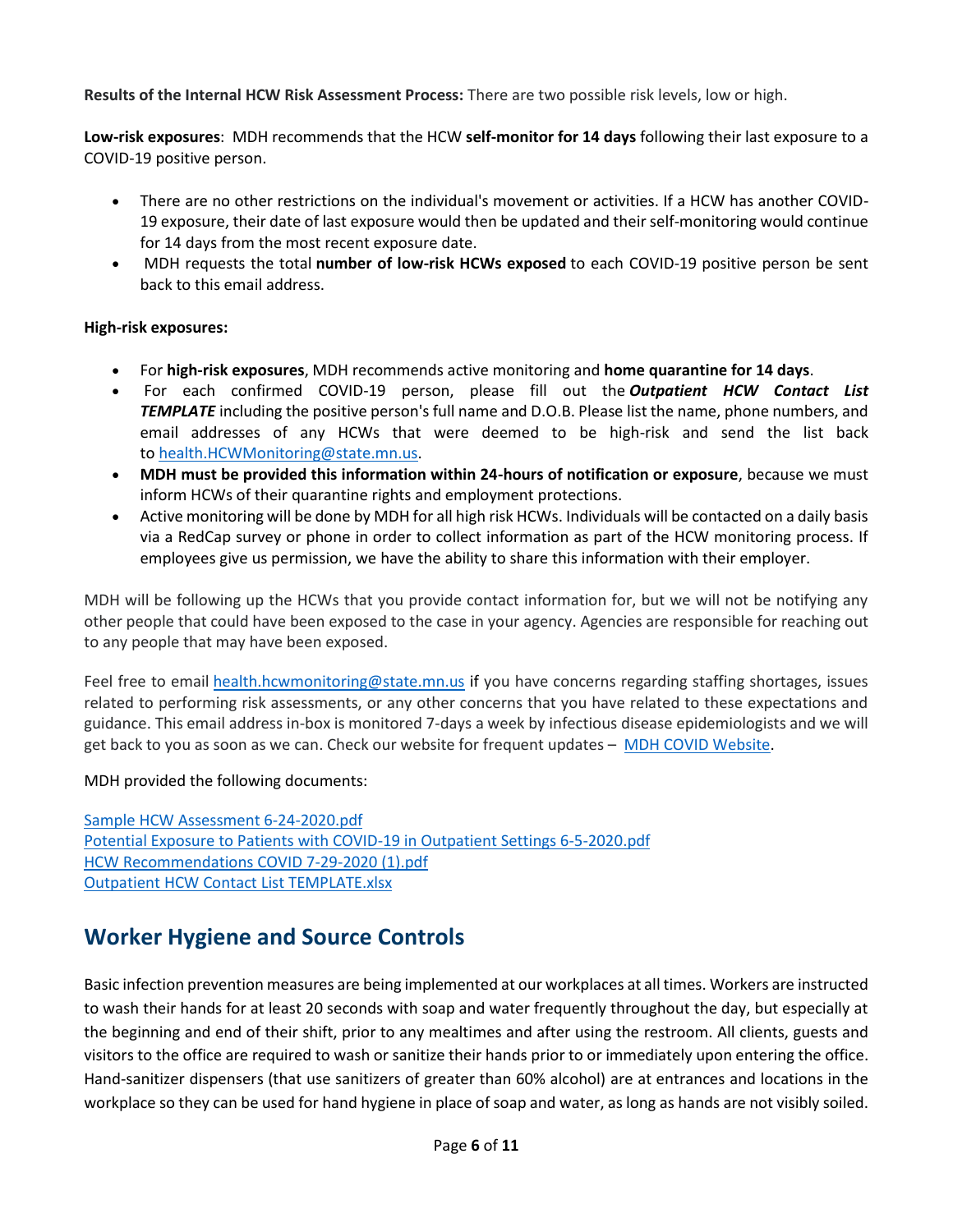Workers, clients, guests and visitors are being instructed to cover their mouth and nose with their sleeve or a tissue when coughing or sneezing, and to avoid touching their face, particularly their mouth, nose and eyes, with their hands. They are expected to dispose of tissues in provided trash receptacles and wash or sanitize their hands immediately afterward. Respiratory etiquette will be demonstrated on posters (see resources in Appendix A) and supported by making tissues and trash receptacles available to all workers and other persons entering the workplace.

### **Workplace Building and Ventilation Protocol**

The office(s) for MCS includes necessary sanitation, assessment and maintenance of building systems, including water, plumbing, electrical, and heating, ventilation and air conditioning (HVAC) systems. The maximum amount of fresh air is being brought into the workplace, air recirculation is being limited, and ventilation systems are being properly used and maintained. Steps are also being taken to minimize air flow blowing across people.

## **Workplace Cleaning and Disinfection Protocol**

Regular practices of cleaning and disinfecting have been implemented, including a schedule for routine cleaning and disinfecting of work surfaces, equipment, tools and machinery, vehicles and areas in the work environment, including restrooms, break rooms, lunchrooms, meeting rooms, and drop-off and pick-up locations. Frequent cleaning and disinfecting is being conducted of high-touch areas, including phones, keyboards, touch screens, controls, door handles, elevator panels, railings, copy machines, credit card readers, delivery equipment, etc. If a worker is diagnosed with COVID-19 and was in the workplace extra disinfecting will be done of the work area, especially in the areas where the worker was. See CDC Guidance: [https://www.cdc.gov/coronavirus/2019](https://www.cdc.gov/coronavirus/2019-ncov/community/organizations/cleaning-disinfection.html) [ncov/community/organizations/cleaning-disinfection.html](https://www.cdc.gov/coronavirus/2019-ncov/community/organizations/cleaning-disinfection.html) Employees will be required to wear gloves when disinfecting surfaces and will be provided with information on donning and doffing of gloves. (See resources in this document for putting on and taking off PPE) Gloves will not be reused.

Appropriate and effective cleaning and disinfecting supplies have been purchased and are available for use in accordance with product labels, safety data sheets and manufacturer specifications, and are being used with required personal protective equipment for the product.

For PCAs working in the client's home, they should assist with disinfecting surfaces, focusing on the high touch areas such as doorknobs, handles, counters, etc.

## **Communications and Training Practices and Protocol**

This Updated COVID-19 Preparedness Plan was communicated to all workers on August 26, 2020 by posting a copy on MCS' website and asking all workers to go and read it before the beginning of their next shift, and necessary training was provided. Additional communication and training will be ongoing as we learn more about COVID-19 and ways to reduce the spread by updating this plan and using the same process to communicate with all workers. Training will be provided to all workers who did not receive the initial training and prior to initial assignment or reassignment.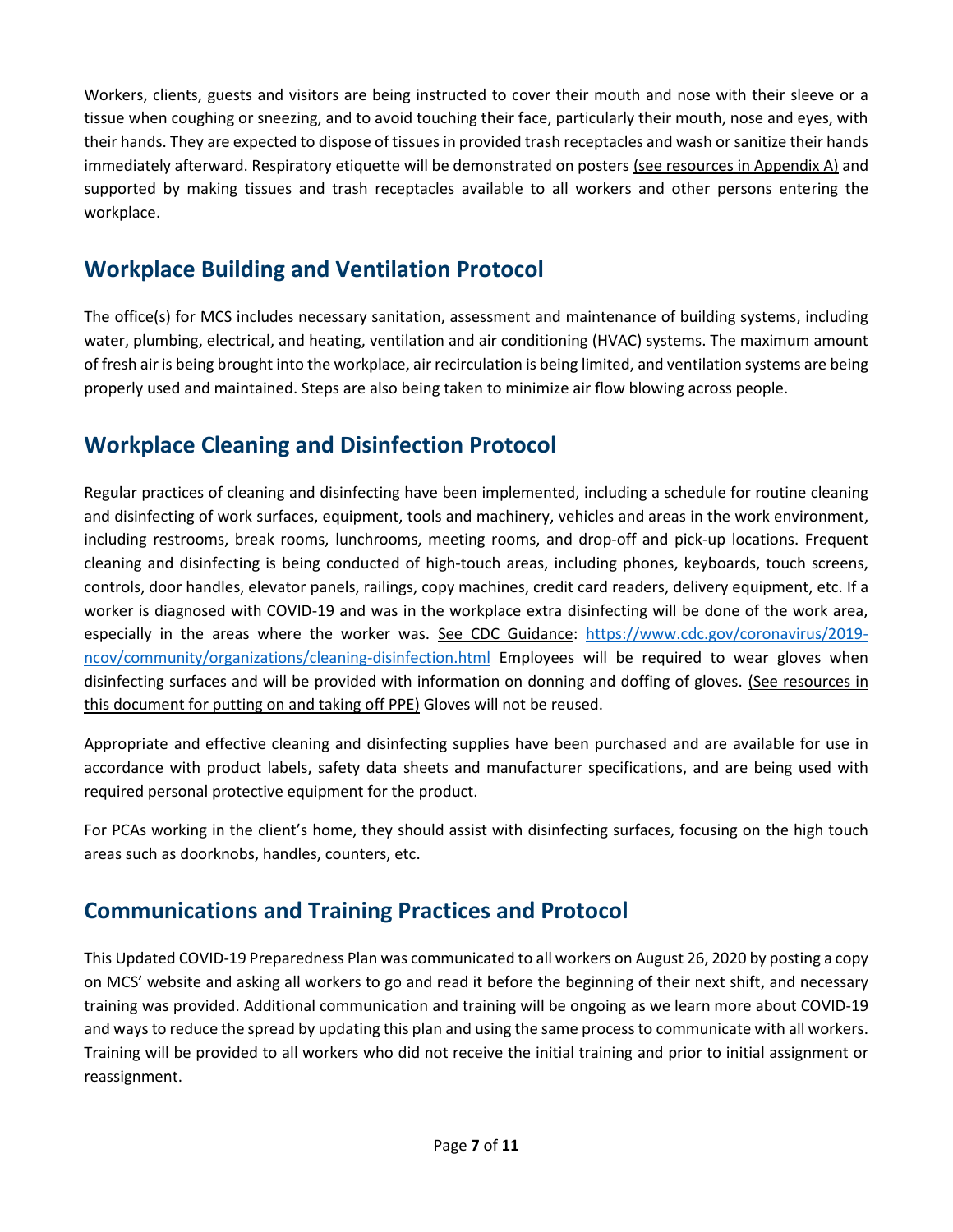Instructions will be communicated to all workers, including employees, temporary workers, staffing and laborpools, independent contractors, subcontractors, vendors and outside technicians and customers, clients, patrons, guests and visitors about protections and protocols, including: 1) social distancing protocols and practices; 2) drop-off, pick-up, and delivery; 3) practices for hygiene and respiratory etiquette; 4) recommendations or requirements regarding the use of masks, face-coverings and/or face-shields by workers clients, guests and visitors. They will also be advised not to enter the workplace if they are experiencing symptoms or have contracted COVID-19.

Managers and supervisors are expected to monitor how effective the program has been implemented. MCS is keeping a log of employees who have reported COVID-19 exposure and ensuring that they are properly compensated for their sick leave. MCS is in continuous communications with its clients who have been exposed to COVID-19 and providing them with information to contact their primary care physician to get tested for the virus. MCS will continue to update their policies and training material as necessary for continued success of this program. All management and workers are to take an active role and collaborate in carrying out the various aspects of this plan, and update the protections, protocols, work-practices and training as necessary. This COVID-19 Preparedness Plan has been certified by MCS management and the plan was posted throughout the workplace and made readily available to employees August 26, 2020. It will be updated as necessary by Anna Guler.

## **Additional Protections and Protocols**

Other conditions and circumstances addressed in this plan that are specific to our agency include:

- Qualified Professionals are to conduct all meetings by telecommunications until notified otherwise.
- Employees will avoid shared preparation and sharing of food. Social distancing will be maintained during meal preparation and eating. See Social Distancing section.
- MCS is providing home care workers and clients with the necessary PPE upon request, such as gloves, masks, wipes, and sanitizers.
- MCS management is planning to work with building management to make the necessary modification to our office suite in order to promote limited contact and social distancing.

Certified by:

Lana Barskiy

President & CEO August 26, 2020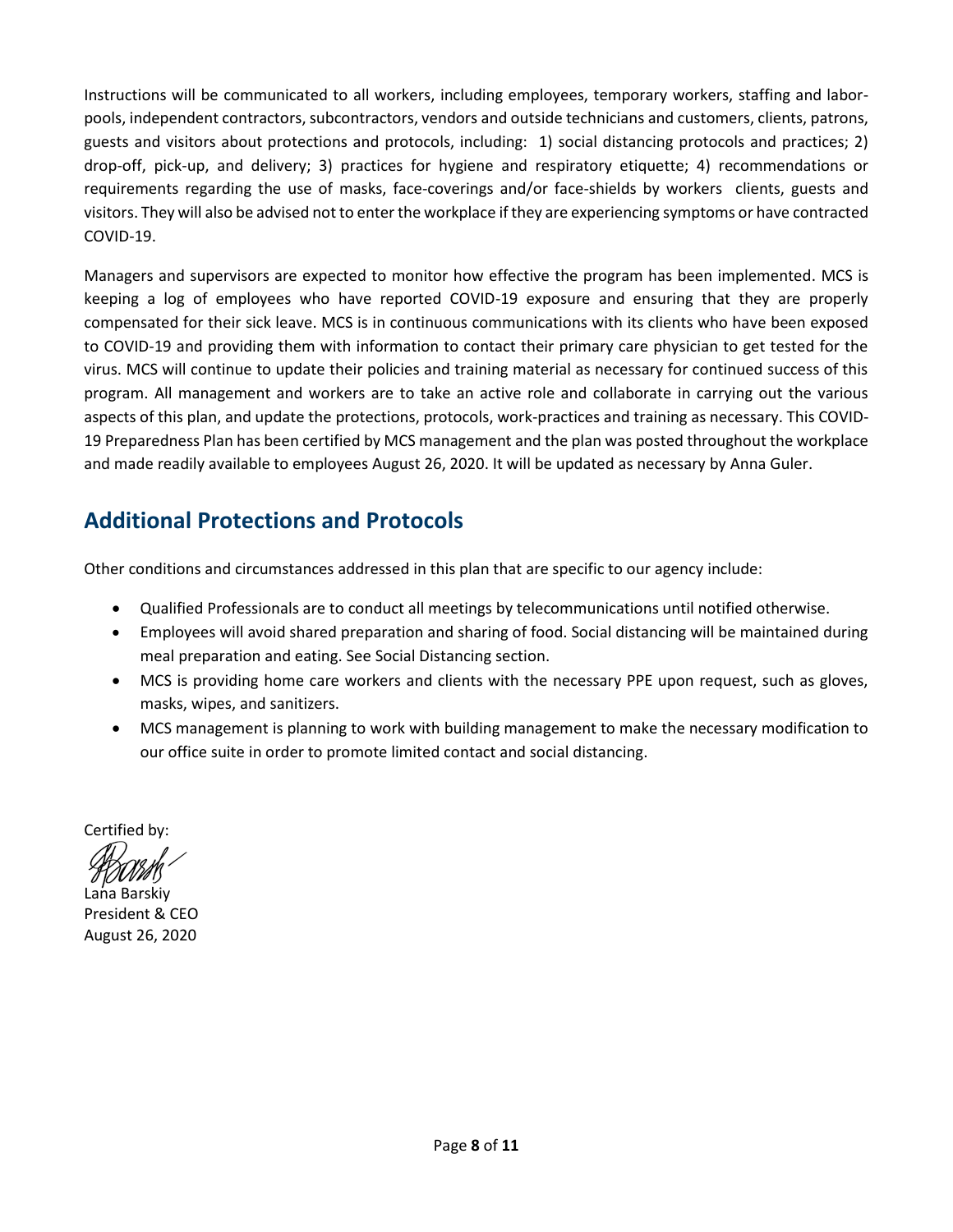Resources specific to Minnesota's PCA service and COVID-19:

For the latest information about COVID-19 from DSD[: https://mn.gov/dhs/partners-and-providers/news](https://mn.gov/dhs/partners-and-providers/news-initiatives-reports-workgroups/long-term-services-and-supports/news/covid19.jsp)[initiatives-reports-workgroups/long-term-services-and-supports/news/covid19.jsp](https://mn.gov/dhs/partners-and-providers/news-initiatives-reports-workgroups/long-term-services-and-supports/news/covid19.jsp)

Guidance for PCA agencies providing in-home support during COVID-19 emergency: [https://mn.gov/dhs/partners-and-providers/news-initiatives-reports-workgroups/long-term-services-and](https://mn.gov/dhs/partners-and-providers/news-initiatives-reports-workgroups/long-term-services-and-supports/news/covid19.jsp?id=1053-435305)[supports/news/covid19.jsp?id=1053-435305](https://mn.gov/dhs/partners-and-providers/news-initiatives-reports-workgroups/long-term-services-and-supports/news/covid19.jsp?id=1053-435305)

Sign up to receive updates from DHS regarding COVID-19: [https://public.govdelivery.com/accounts/MNDHS/subscriber/new?topic\\_id=MNDHS\\_381](https://public.govdelivery.com/accounts/MNDHS/subscriber/new?topic_id=MNDHS_381)

Standard precaution training for PCAs: [http://pathlore.dhs.mn.gov/courseware/DisabilityServices/3-](http://pathlore.dhs.mn.gov/courseware/DisabilityServices/3-DirectAccess/standardprecautions/story_html5.html) [DirectAccess/standardprecautions/story\\_html5.html](http://pathlore.dhs.mn.gov/courseware/DisabilityServices/3-DirectAccess/standardprecautions/story_html5.html)

MDH protecting yourself from COVID-19:

<https://www.health.state.mn.us/diseases/coronavirus/prevention.html>

CDC symptoms of COVID-19[: https://www.cdc.gov/coronavirus/2019-nCoV/index.html](https://www.cdc.gov/coronavirus/2019-nCoV/index.html)

Guidance for putting on and taking off PPE[: https://www.cdc.gov/hai/pdfs/ppe/PPE-Sequence.pdf](https://www.cdc.gov/hai/pdfs/ppe/PPE-Sequence.pdf)

MDH COVID website:<https://www.health.state.mn.us/diseases/coronavirus/index.html>

CDC guidance for home care workers: [https://www.cdc.gov/coronavirus/2019-ncov/downloads/guidance](https://www.cdc.gov/coronavirus/2019-ncov/downloads/guidance-home-care.pdf)[home-care.pdf](https://www.cdc.gov/coronavirus/2019-ncov/downloads/guidance-home-care.pdf)

Printable resources on COVID, available in many languages[: https://www.cdc.gov/coronavirus/2019](https://www.cdc.gov/coronavirus/2019-ncov/communication/print-resources.html?Sort=Date%3A%3Adesc&Search=symptoms) [ncov/communication/print-resources.html?Sort=Date%3A%3Adesc&Search=symptoms](https://www.cdc.gov/coronavirus/2019-ncov/communication/print-resources.html?Sort=Date%3A%3Adesc&Search=symptoms)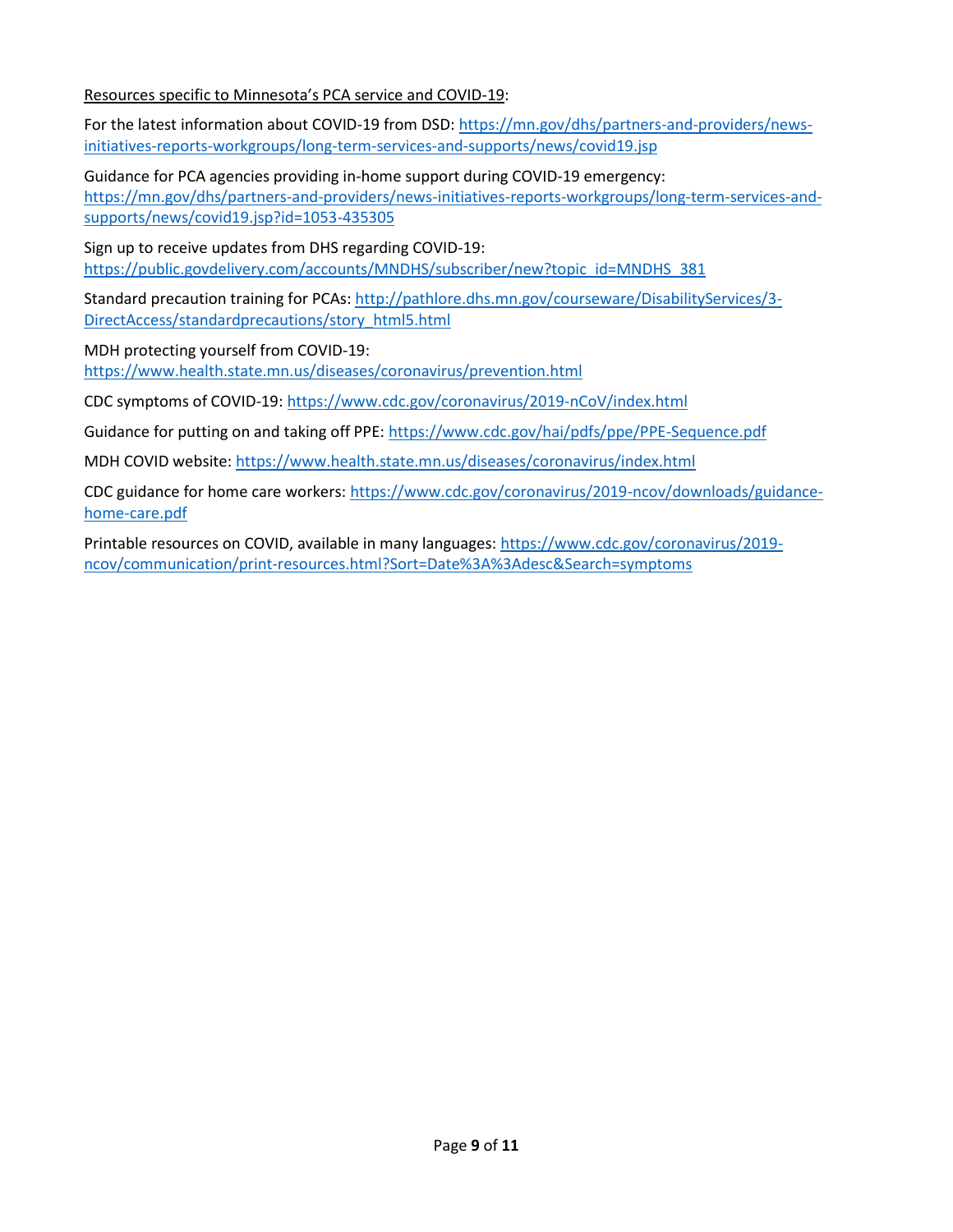## **Appendix A – COVID-19 Resources for the Preparedness Plan**

#### **General**

Centers for Disease Control and Prevention (CDC): Coronavirus (COVID-19) – [www.cdc.gov/coronavirus/2019](http://www.cdc.gov/coronavirus/2019-nCoV) [nCoV](http://www.cdc.gov/coronavirus/2019-nCoV)

Minnesota Department of Health (MDH): Coronavirus – [www.health.state.mn.us/diseases/coronavirus](http://www.health.state.mn.us/diseases/coronavirus)

State of Minnesota: COVID-19 response – [https://mn.gov/covid19](https://mn.gov/covid19/)

#### **Businesses**

CDC: Resources for businesses and employers – [www.cdc.gov/coronavirus/2019](http://www.cdc.gov/coronavirus/2019-ncov/community/organizations/businesses-employers.html) [ncov/community/organizations/businesses-employers.html](http://www.cdc.gov/coronavirus/2019-ncov/community/organizations/businesses-employers.html)

CDC: General business frequently asked questions – [www.cdc.gov/coronavirus/2019-ncov/community/general](http://www.cdc.gov/coronavirus/2019-ncov/community/general-business-faq.html)[business-faq.html](http://www.cdc.gov/coronavirus/2019-ncov/community/general-business-faq.html)

CDC: Building/business ventilation – [www.cdc.gov/coronavirus/2019-ncov/community/guidance-business](http://www.cdc.gov/coronavirus/2019-ncov/community/guidance-business-response.html)[response.html](http://www.cdc.gov/coronavirus/2019-ncov/community/guidance-business-response.html)

MDH: Businesses and employers: COVID-19 – [www.health.state.mn.us/diseases/coronavirus/businesses.html](http://www.health.state.mn.us/diseases/coronavirus/businesses.html)

MDH: Health screening checklist – [www.health.state.mn.us/diseases/coronavirus/facilityhlthscreen.pdf](http://www.health.state.mn.us/diseases/coronavirus/facilityhlthscreen.pdf)

MDH: Materials for businesses and employers – [www.health.state.mn.us/diseases/coronavirus/materials](http://www.health.state.mn.us/diseases/coronavirus/materials)

Minnesota Department of Employment and Economic Development (DEED): COVID-19 information and resources – <https://mn.gov/deed/newscenter/covid/>

Minnesota Department of Labor and Industry (DLI): Updates related to COVID-19 - [www.dli.mn.gov/updates](http://www.dli.mn.gov/updates)

Federal OSHA – [www.osha.gov](http://www.osha.gov/)

Families First Corona Virus Response Act: [https://www.dol.gov/agencies/whd/pandemic/ffcra-employer-paid](https://www.dol.gov/agencies/whd/pandemic/ffcra-employer-paid-leave)[leave](https://www.dol.gov/agencies/whd/pandemic/ffcra-employer-paid-leave)

#### **Handwashing**

MDH: Handwashing video translated into multiple languages – [www.youtube.com/watch?v=LdQuPGVcceg](http://www.youtube.com/watch?v=LdQuPGVcceg)

#### **Respiratory etiquette: Cover your cough or sneeze**

- CDC: [www.cdc.gov/coronavirus/2019-ncov/prevent-getting-sick/prevention.html](http://www.cdc.gov/coronavirus/2019-ncov/prevent-getting-sick/prevention.html)
- CDC: [www.cdc.gov/healthywater/hygiene/etiquette/coughing\\_sneezing.html](http://www.cdc.gov/healthywater/hygiene/etiquette/coughing_sneezing.html)
- MDH: [www.health.state.mn.us/diseases/coronavirus/prevention.html](http://www.health.state.mn.us/diseases/coronavirus/prevention.html)